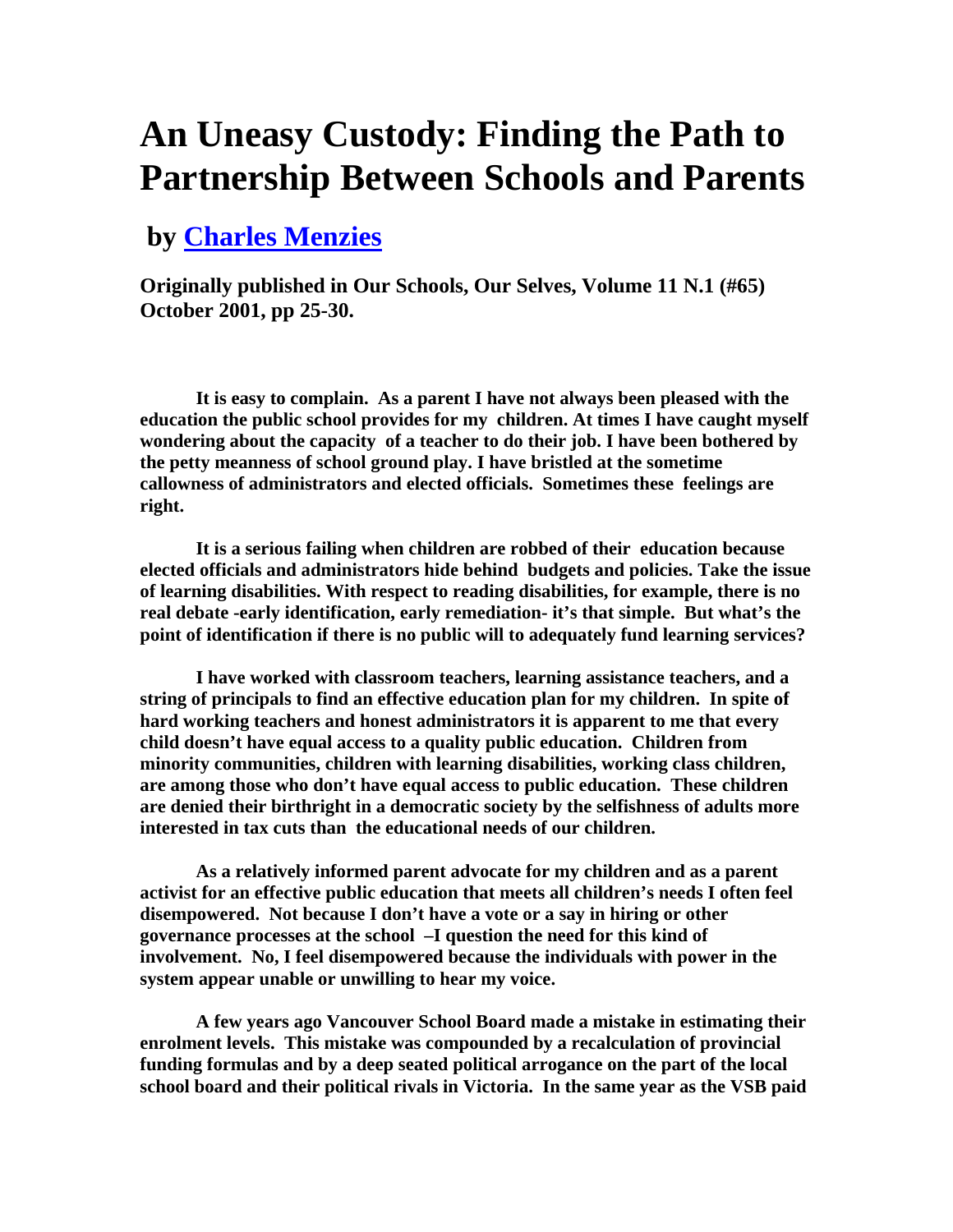**out nearly a million dollars for tables, desks, and chairs in their new school board offices they sent out about 400 Christmas layoff notices to teachers.**

**Reassurances on the part of the school board that only 100 or so teachers would lose their jobs did not reassure either myself, other parents, or the teachers being given layoff notices. The school board, not willing to accept any responsibility for their actions, blamed the teachers' unions for the disruption citing the protection of seniority as a barrier to effective school management of labour. Yet, the mid-year disruption was real and the response of the VSB was dismissive of parent concerns.**

**I was not alone in being angered and not a little bit shocked by the heavy handed and irresponsible action of officials who saw more value in principles of bookkeeping than in the effective education of children, not to mention the mean spirited action of a mass layoff and reassignment of several hundred teachers at Christmas.** 

**It just so happened that at the same time layoff notices started to arrive in the our teachers' mailboxes our school Parent Advisory Council (PAC) was holding its regular monthly meeting. Reflecting on the meeting now, I feel sorry for the police office who had been invited to give his 'scare the parents about drugs' talk. The majority of parents who came (it was an overflow meeting of more than 100 parents) were in no mood to listen to a talk on the evils of drugs. We wanted to take action closer to home and, by the end of the meeting, had agreed to set up an ad hoc organizing committee to carryout a demonstration on the school board steps to protest the layoffs.**

**Our demonstration brought out 300 to 500 parents from across the district to an 8:00 am rally. We were able to mobilize various media outlets and ultimately, our political action played a role in forcing the VSB and the provincial government to respond publicly to our concerns. Of course, our activist presence was quickly displaced by the official parent voice, the District PAC, but the experience was a galvanizing one for our school and its legacy lives on in a far more empowered and involved parent body.**

**This moment of political protest created a real sense of belonging in our school and, for the majority of parents, demonstrated that by working together we could make meaningful, if small, impacts on educational policy at the district and provincial level. We may not be the type of parents administrators like, but we did, for a short period of time at least, feel more empowered in our children's education than most of us ever did serving hotdogs or driving kids on fieldtrips.**

**This sort of intervention by parents is not the norm. More typical are the meetings between teachers and parents to discus the individual progress of our children. Over the course of my history as a school parent I have had many such meetings. These meetings are critical for building real school/parent partnerships. Parents and teachers share an uneasy custody of children. Finding the path to**